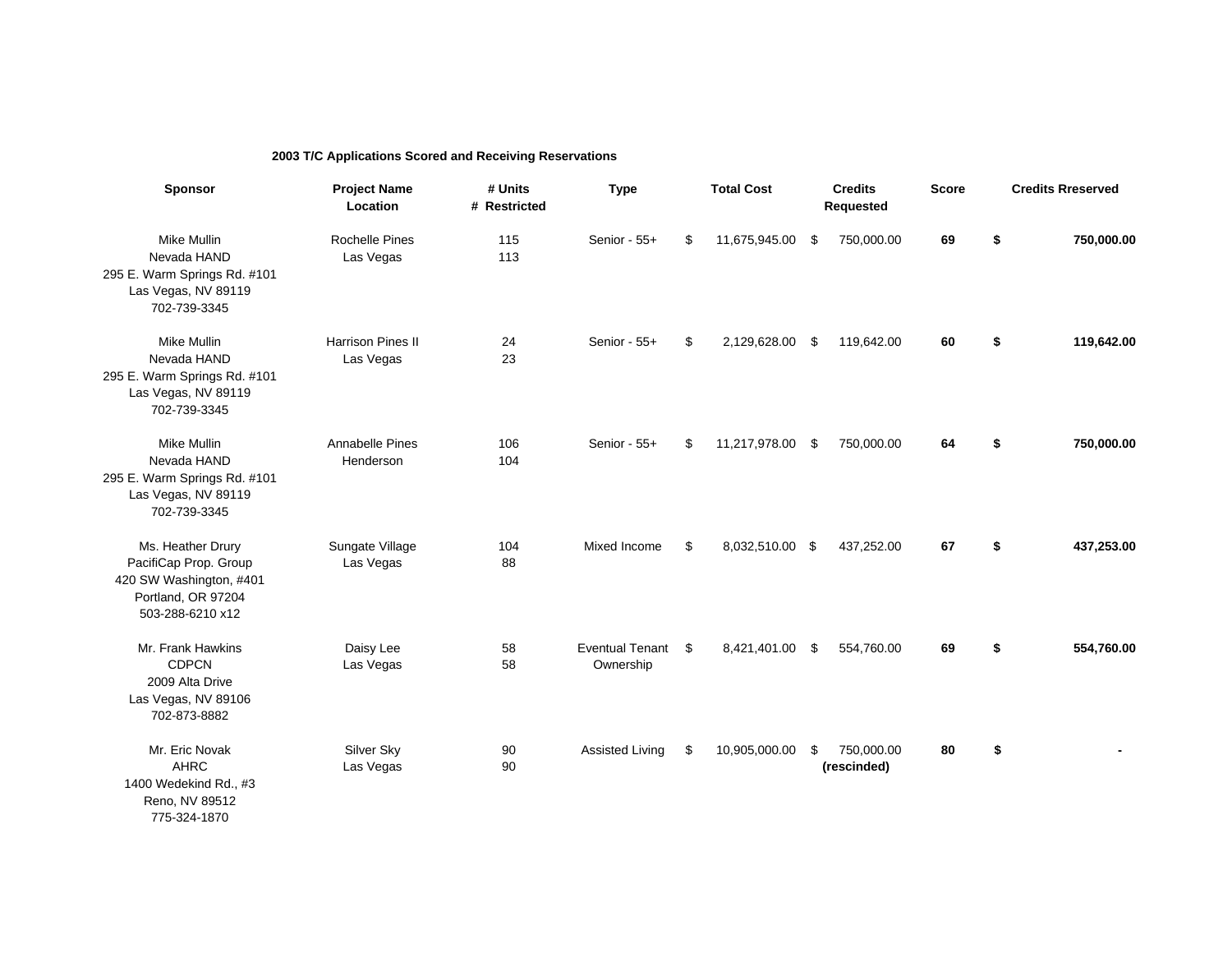| Lahontan Springs LP<br>307 W. Winnie Ln., #5<br>Carson City, NV 89703<br>775-883-7115                   | <b>Desert Springs</b><br>Fernley      | 48<br>47   | Individuals/Families \$<br>w/Children | 4,552,122.00 \$       |      | 322,286.00 | 74 | \$<br>322,286.00 |
|---------------------------------------------------------------------------------------------------------|---------------------------------------|------------|---------------------------------------|-----------------------|------|------------|----|------------------|
| Mr. James Gregory<br>Sunrise Quarters, LP<br>P. O. Box 2688<br>Elko, NV 89803<br>775-738-8000           | <b>Sunrise Quarters</b><br>Winnemucca | 29<br>29   | Acquisition/Rehab \$                  | 1,631,484.00 \$       |      | 93,600.00  | 24 | \$<br>88,959.00  |
| Mr. James Gregory<br>Humboldt Village LP<br>P. O. Box 2688<br>Elko, NV 89803<br>775-738-8000            | Humboldt Village Apts<br>Winnemucca   | 38<br>38   | Acquisition/Rehab \$                  | 2,373,015.00          | - \$ | 153,293.00 | 27 | \$<br>148,138.00 |
| Ms. Anne Harrington<br><b>Prater Partners LP</b><br>380 Linden Street<br>Reno, NV 89502<br>775-827-1172 | <b>Prater Senior Apts</b><br>Sparks   | 72<br>72   | Senior-55+                            | \$<br>8,256,800.00    | - \$ | 553,802.00 | 63 | \$<br>553,802.00 |
| <b>Additional Credit Requests</b>                                                                       |                                       |            |                                       |                       |      |            |    |                  |
| Mike Mullin<br>Nevada HAND<br>295 E. Warm Springs Rd. #101<br>Las Vegas, NV 89119<br>702-739-3345       | <b>Bonanza Pines</b><br>Las Vegas     | 115<br>113 | Additional<br>(Senior)                | \$<br>8,323,916.00 \$ |      | 60,000.00  | 67 | \$<br>30,000.00  |
| Mike Mullin<br>Nevada HAND<br>295 E. Warm Springs Rd. #101<br>Las Vegas, NV 89119<br>702-739-3345       | <b>Pacific Pines</b><br>Las Vegas     | 84<br>83   | Additional<br>(Senior)                | \$<br>8,039,198.00 \$ |      | 73,043.00  | 71 | \$<br>53,096.00  |
| Mr. Frank Hawkins<br><b>CDPCN</b><br>2009 Alta Drive                                                    | Louise Shell<br>Las Vegas             | 100<br>100 | Additional<br>(Senior)                | \$<br>7,701,511.00 \$ |      | 22,301.00  | 46 | \$<br>22,301.00  |